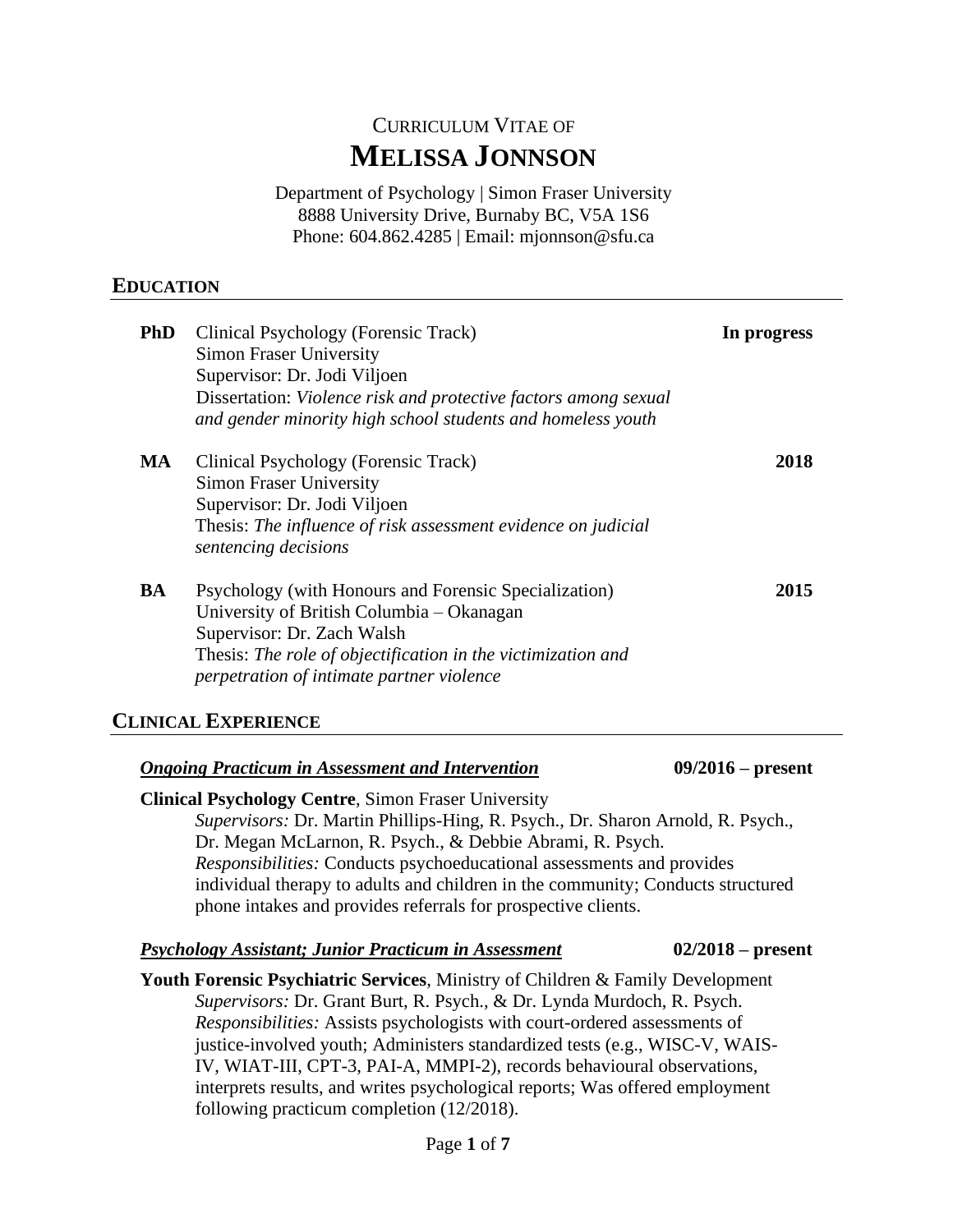### **Adolescent Risk and Resilience Lab**, Simon Fraser University

*Supervisor:* Dr. Jodi Viljoen, R. Psych.

*Responsibilities:* Interviews adults on probation about factors related to their offending and desistance from offending using a semi-structured interview protocol; Provides case presentations and training to other interviewers; Conducts suicide and violence risk screens when needed. Was offered employment following practicum completion (12/2018).

### *Senior Practicum in Assessment and Intervention* **05/2019 – 12/2019**

**Child and Youth Mental Health**, Ministry of Children & Family Development *Supervisor:* Dr. Wallace Wong, R. Psych.

*Responsibilities:* Provided therapy and assessment services to adolescents with developmental disabilities, mood disorders, substance use disorders, and sexual concerns; Conducted hormone readiness assessments for youth seeking hormone replacement therapy or gender affirming surgeries; Helped facilitate and develop materials for transgender youth and caregiver support groups.

#### *Junior Practicum in Intervention* **07/2017 – 08/2017**

**Intensive Treatment Program for Selective Mutism**, Cornerstone Psychology *Supervisors:* Dr. Rosalind Catchpole, R. Psych., & Dr. Annie Simpson, R. Psych. *Responsibilities:* Assisted children with selective mutism to increase their verbal communication skills using the behavioural treatment model developed by Dr. Steven Kurtz; Monitored children's performance, developed individual goals, wrote daily progress notes for parents; Helped prepare one discharge report.

#### *Residential Support Worker; Undergraduate Practicum* **05/2015 – 08/2015**

## **John Howard Society of the Central and South Okanagan**

*Supervisor:* Amanda Barrett

*Responsibilities:* Assisted adults entrenched in poverty to live successfully in lowbarrier residential settings; Liaised with other service providers to develop treatment plans and evaluate progress; Provided support to Restorative Justice Facilitators and Outreach staff as required; Was offered (and accepted) employment following practicum completion.

## *Undergraduate Practicum* **09/2014 – 02/2015**

## **Youth Probation**, Ministry of Children & Family Development

*Supervisor:* Dean Cristofoli

*Responsibilities:* Shadowed youth probation officers, social workers, and psychologists in their daily activities; Attended court for first appearance, bail, and sentencing hearings; Took part in integrated case management and family mediation meetings; Prepared full-time attendance program referral forms.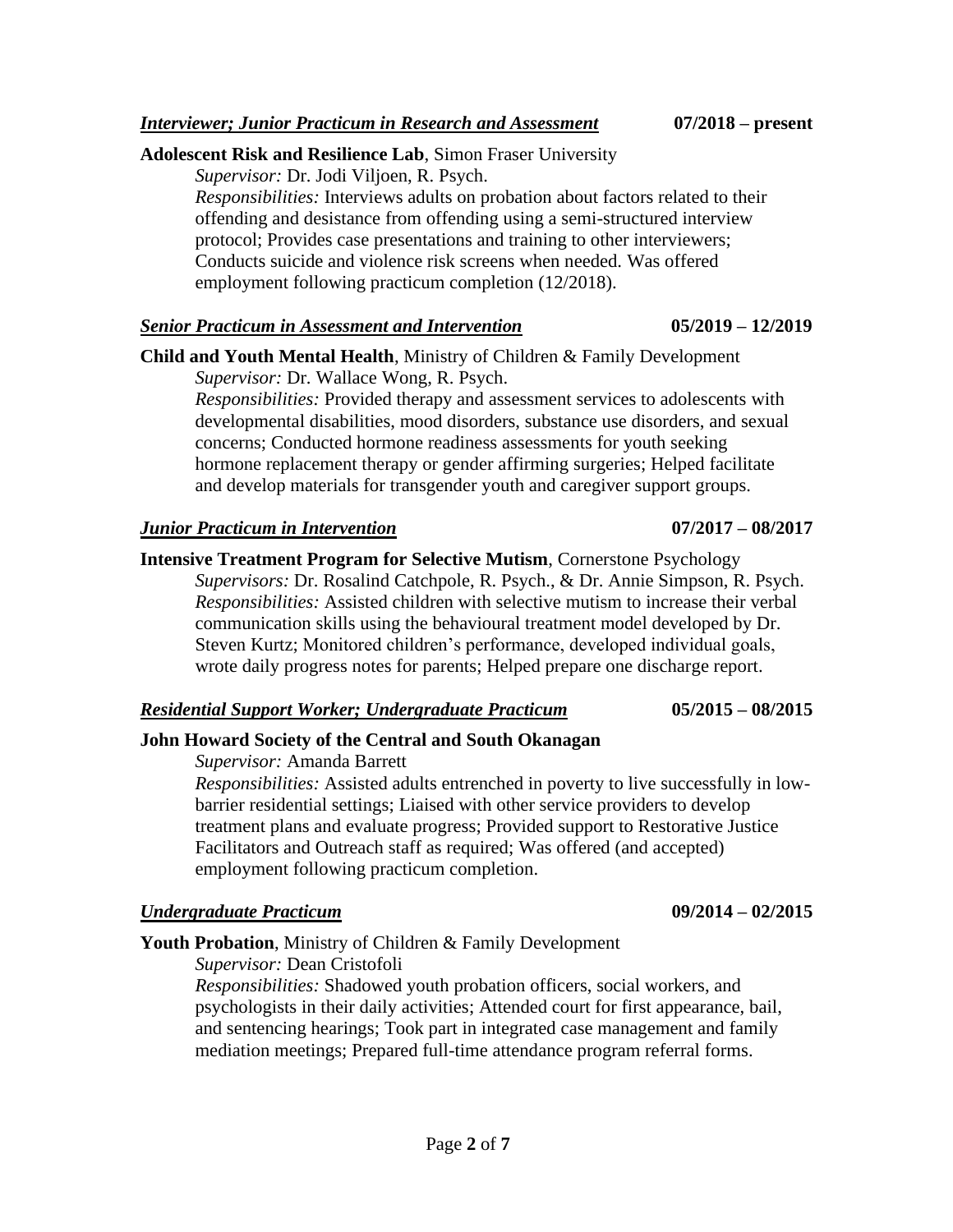#### *Graduate Research Assistant* **09/2016 – present**

#### **Adolescent Risk & Resilience Lab**, Simon Fraser University

*Supervisor:* Dr. Jodi Viljoen, R. Psych.

*Responsibilities:* Spearheaded a meta-analysis about the prevalence of LGBT+ youth in the justice system; Helped conduct four systematic reviews related to risk assessment and management; Co-authored a book chapter and encyclopedia entry about adolescent risk assessment; Provides departmental guest lectures when invited.

#### *Undergraduate Research Assistant* **05/2014 – 09/2015**

## **Personality & Violence Lab**, University of British Columbia – Okanagan *Supervisor:* Dr. Zach Walsh, R. Psych.

*Responsibilities:* Edited an expert report and affidavit for a federal court case; Prepared three manuscripts that were accepted for publication in a peer-reviewed journal; Presented research posters at an international psychology conference; Received an Undergraduate Research Award to conduct an original study on objectification, victim blaming, and intimate partner violence.

## **TEACHING EXPERIENCE**

## *Teaching Assistant* for Dr. Jodi Viljoen **09/2019 – 12/2019**

## **Simon Fraser University**, Burnaby, BC

*Course:* PSYC 379 – Clinical Forensic Psychology *Responsibilities:* Instructed tutorials on risk assessment and management; graded assignments, exams, and risk assessment reports; provided a guest lecture on sexual and gender minority youth in the justice system.

## **PUBLICATIONS**

## *Journal Articles*

- *1.* **Jonnson, M. R.**, & Viljoen, J. V. (2020). *The Influence of Risk Assessment Tools on Judges' Reported Sentencing Practices* [Manuscript submitted for publication]. Psychology Department, Simon Fraser University.
- *2.* Blanco Carranza, A., Wallis, C., **Jonnson, M. R.**, Klonsky, E. D., & Walsh, Z. (in press). Non-suicidal self-injury and intimate partner violence: Directionality of violence and motives for self-injury. *Journal of Interpersonal Violence.*
- *3.* Muir, N. M., Viljoen, J. L., **Jonnson, M. R.**, Cochrane, D. M., & Rogers, B. J. (in press). Predictive validity of the SAVRY with Indigenous female and male adolescents on probation. *Psychological Assessment.*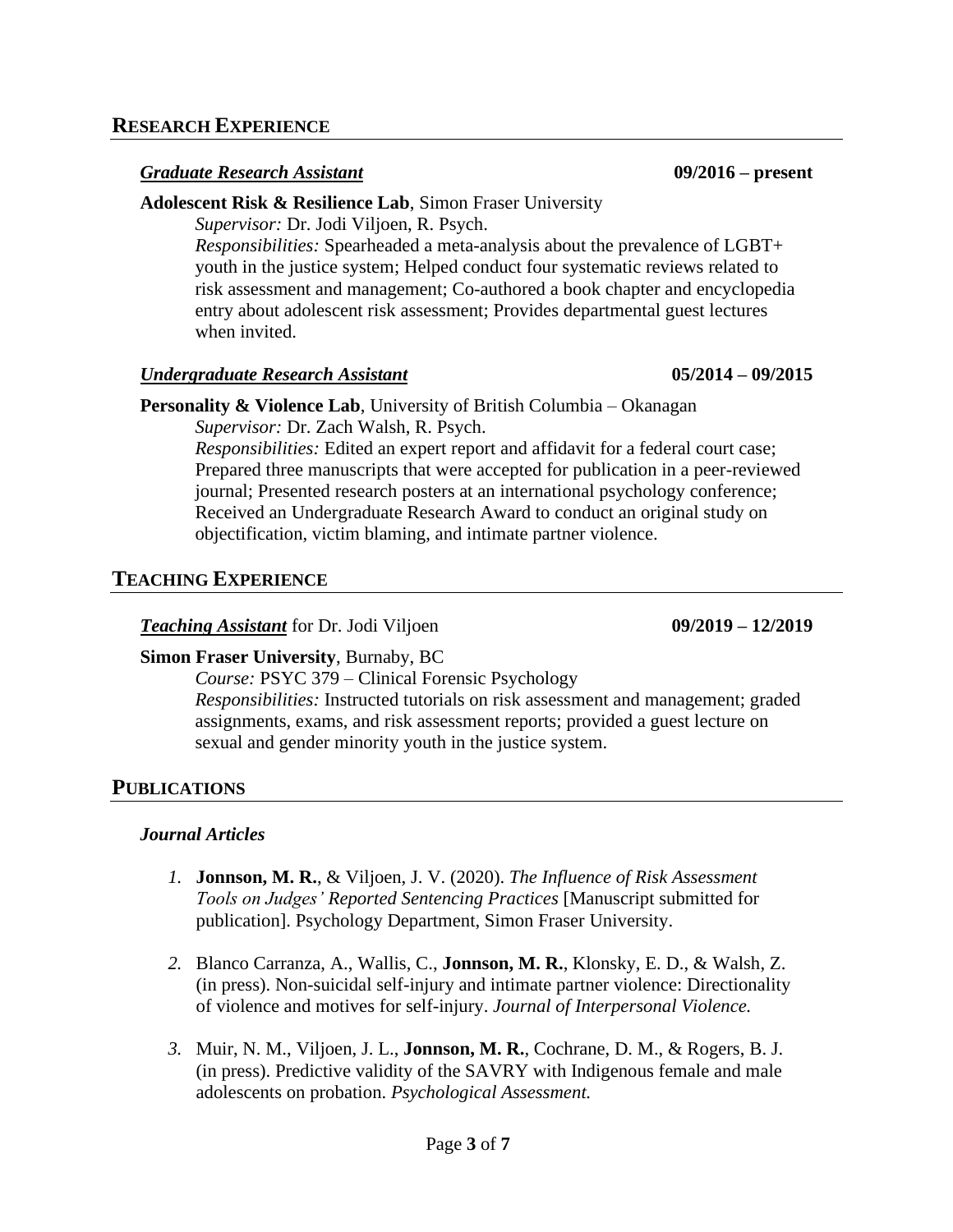- 4. Bird, B. M., & **Jonnson, M. R.** (2020). Have a seat: Supervisee perspectives on using chair-based role plays in clinical supervision. *Training and Education in Professional Psychology, 30*, 25–35. doi:10.1037/int0000178
- 5. **Jonnson, M. R.**, Bird, B. M., Li, S. M. Y., & Viljoen, J. L. (2019). The prevalence of sexual and gender minority youth in the justice system: A systematic review and meta-analysis. *Criminal Justice and Behavior, 46*, 999– 1019. doi:10.1177/0093854819848803
- 6. Viljoen, J. L., **Jonnson, M. R.**, Cochrane, D. M., Vargen, L., & Vincent, G. M. (2019). Impact of risk assessment instruments on rates of pretrial detention, post-conviction placements, and release: A systematic review and meta-analysis. *Law and Human Behaviour, 43*, 397–420. doi:10.1037/lhb0000344
- 7. Viljoen, J. L., Cochrane, D. M., & **Jonnson, M. R.** (2018). Do risk assessment tools help to manage risk of violence and reoffending? A systematic review. *Law and Human Behavior, 42*, 181–214. doi:10.1037/lhb0000280
- 8. **Jonnson, M.**, Langille, J. I., & Walsh, Z. (2018). The role of objectification in the victimization and perpetration of intimate partner violence. *Violence and Victims, 33*, 23–39. doi:1 0.1891/0886-6708.VV-D-15-00085
- 9. Erickson, K. A., **Jonnson, M.**, Langille, J. I., & Walsh, Z. (2017). The influence of gender, gender role attitudes, and history of perpetration on perceptions of intimate partner violence. *Violence and Victims, 32*, 533–544. doi: 10.1891/0886-6708.VV-D-15-00086

## *Chapters & Encyclopedia Entries*

- 1. **Jonnson, M.** & Viljoen, J. L. [In Press]. Assessing Risk for Reoffending with Justice-Involved Youth. In R. Roesch (Ed.), *Routledge Encyclopedia of Psychology in the Real World.* Routledge.
- 2. Viljoen, J. L., **Jonnson, M.** & Shepherd, S. (2020). Assessing Risk for Violent, General, and Sexual Offending in Adolescents. In S. Wormith, L. Craig, & T. Hogue (Eds.), *What Works in Violence Risk Management: Theory, Research and Practice* (pp. 223–250)*.* Wiley-Blackwell.
- 3. Wong, W., Semchuk, J., Nguy, V., & **Jonnson, M.** (2019). An Insider's Perspective: The Experiences of Parents and Gender Variant Youth with Autism Spectrum Disorder. In C. Pracana & M. Wang (Eds.), *Psychology Applications & Developments V* (pp. 169–180)*.* inScience Press.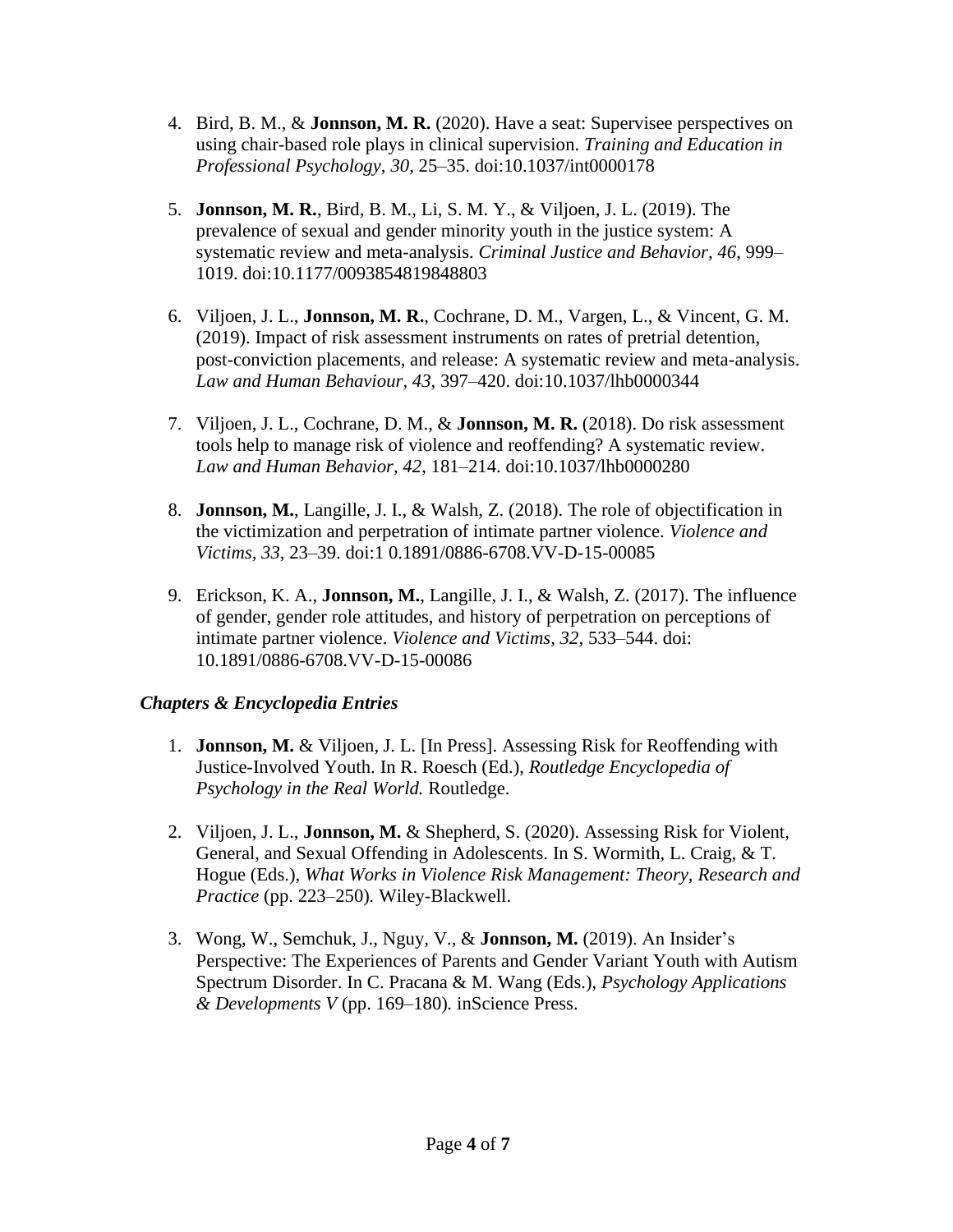### *Conference Presentations*

- 1. Walsh, K., **Jonnson, M. R.**, Wong, W., & Nguy, V. (2020). *Improving the assessment of children and youth who present with gender dysphoria.* Paper accepted for presentation at the 9<sup>th</sup> Annual International Psychological Applications Conference and Trends, Madeira, Portugal.
- 2. Edge, M. F., Christiansen, A. K., **Jonnson, M. R.**, Viljoen, J. L., Bhatt, G., Tweed, … & Dooley, S. (2020). *Comparing the psychometric properties of the self-reported and parent-reported inventory of callous-unemotional traits in an at-risk community sample.* Poster accepted for presentation at the 20th Annual International Association of Forensic Mental Health Services (IAFMHS) Conference, Krakow, Poland.
- 3. **Jonnson, M. R.**, & Viljoen, J. L (2020). *Are judges' opinions about risk assessment tools associated with political orientation?* Poster presented at the 51<sup>st</sup> Annual American Psychology-Law Society (APLS) Conference, New Orleans, United States.
- 4. **Jonnson, M. R.**, & Viljoen, J. L. (2019). *The influence of risk assessment evidence on judicial sentencing decisions*. Paper presented at the 19<sup>th</sup> Annual Conference of the IAFMHS, Montreal, Canada.
- 5. **Jonnson, M. R.**, Bird, B. M., Li, S. M. Y., & Viljoen, J. L (2019). *The prevalence of sexual and gender minority youths in the justice system: A systematic review and meta-analysis.* Paper presented at the 50<sup>th</sup> Annual APLS Conference, Portland, United States.
- 6. Edge, M. F., Bhanwer, A., **Jonnson, M.**, Viljoen, J. L., Bhatt, G., Tweed, R., … Dooley, S. (2019). *Psychometric properties of the inventory of callousunemotional traits in an at-risk sample.* Paper presented at the 50<sup>th</sup> Annual APLS Conference, Portland, United States.
- 7. Viljoen, J. L., **Jonnson, M. R.**, Cochrane, D. M., Vargen, L., & Vincent, G. M. (2019, March). *Do risk instruments decrease incarceration rates and/or exacerbate disparities? A systematic review.* Paper presented at the 50<sup>th</sup> Annual APLS Conference, Portland, United States.
- 8. Viljoen, J. L., **Jonnson, M. R.**, Cochrane, D. M., Vargen, L., & Vincent, G. M. (2018, June). *Does the implementation of risk assessment tools decrease incarceration rates? A systematic review.* Paper presented at the 18<sup>th</sup> Annual Conference of the IAFMHS, Antwerp, Belgium.
- 9. Viljoen, J. L., Gray, A. L., **Jonnson, M.**, & Cochrane, D. (2017). *Do risk assessment tools help to manage risk of violence and reoffending?* Paper presented at the 17<sup>th</sup> Annual Conference of the IAFMHS, Split, Croatia.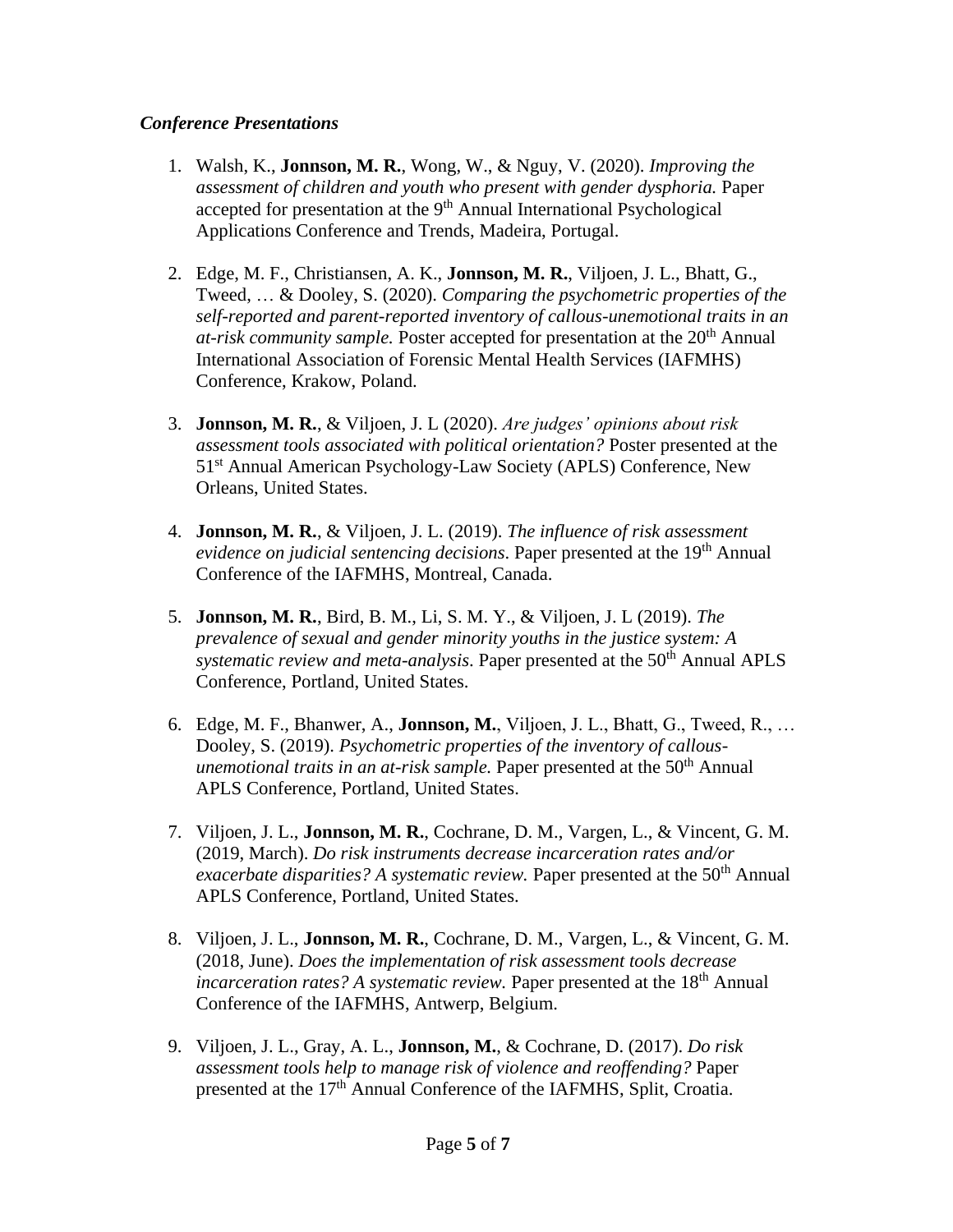- 10. **Jonnson, M.**, Shaffer, C., Viljoen, J. L., Douglas, K., Bhatt, G., Tweed, R., … Dooley, S. (2017). *Protective factors against callous-unemotional traits in adolescents: The role of forgiveness, gratitude, and honesty.* Poster presented at the 48th Annual Meeting of the APLS, Seattle, WA.
- 11. **Jonnson, M.** (2015). *Gender, objectification, and intimate partner violence.* Poster presented at the Irving K. Barber School of Arts and Sciences 10<sup>th</sup> Annual Undergraduate Research Conference, Kelowna, BC.
- 12. Erickson, K. A., **Jonnson, M.**, Langille, J. I., & Walsh, Z. (2015). *Effects of gender and gender role attitudes on victim blaming in intimate partner violence*. Poster presented at the 46<sup>th</sup> Annual APLS Conference, San Diego, CA.
- 13. **Jonnson, M.**, Langille, J. I., & Walsh, Z. (2015). *Objectification, victim blaming, and intimate partner violence*. Poster presented at the 46<sup>th</sup> Annual APLS Conference, San Diego, CA.
- 14. **Jonnson, M.** (2014). *Objectification, victim blaming, and intimate partner violence.* Oral presentation for the Irving K. Barber School of Arts and Sciences 9th Annual Undergraduate Research Awards Symposium, Kelowna, BC.

## **HONORS AND AWARDS**

| Joseph-Armand Bombardier CGS - Doctoral Award                       | $2019 - 2021$  |
|---------------------------------------------------------------------|----------------|
| Social Sciences and Humanities Research Council                     | Burnaby, BC    |
| <b>Multi-Year Funding Package</b>                                   | $2016 - 2021$  |
| <b>Simon Fraser University</b>                                      | Burnaby, BC    |
| <b>Derek Eaves Student Research Grant</b>                           | 2018           |
| <b>International Association of Forensic Mental Health Services</b> | Vancouver, BC  |
| <b>Student Grant-In-Aid Award</b>                                   | 2018           |
| American Psychology-Law Society                                     | Washington, DC |
| <b>Outstanding Student Poster Award</b>                             | 2017           |
| American Psychology-Law Society                                     | Seattle, WA    |
| Joseph-Armand Bombardier CGS - Masters Award                        | $2016 - 2017$  |
| Social Sciences and Humanities Research Council                     | Burnaby, BC    |
| <b>Dean's Choice Award for Best Honours Thesis Presentation</b>     | 2015           |
| Psychology Department, University of British Columbia – Okanagan    | Kelowna, BC    |
| <b>People's Choice Award for Best Honours Thesis Presentation</b>   | 2015           |
| Psychology Department, University of British Columbia – Okanagan    | Kelowna, BC    |